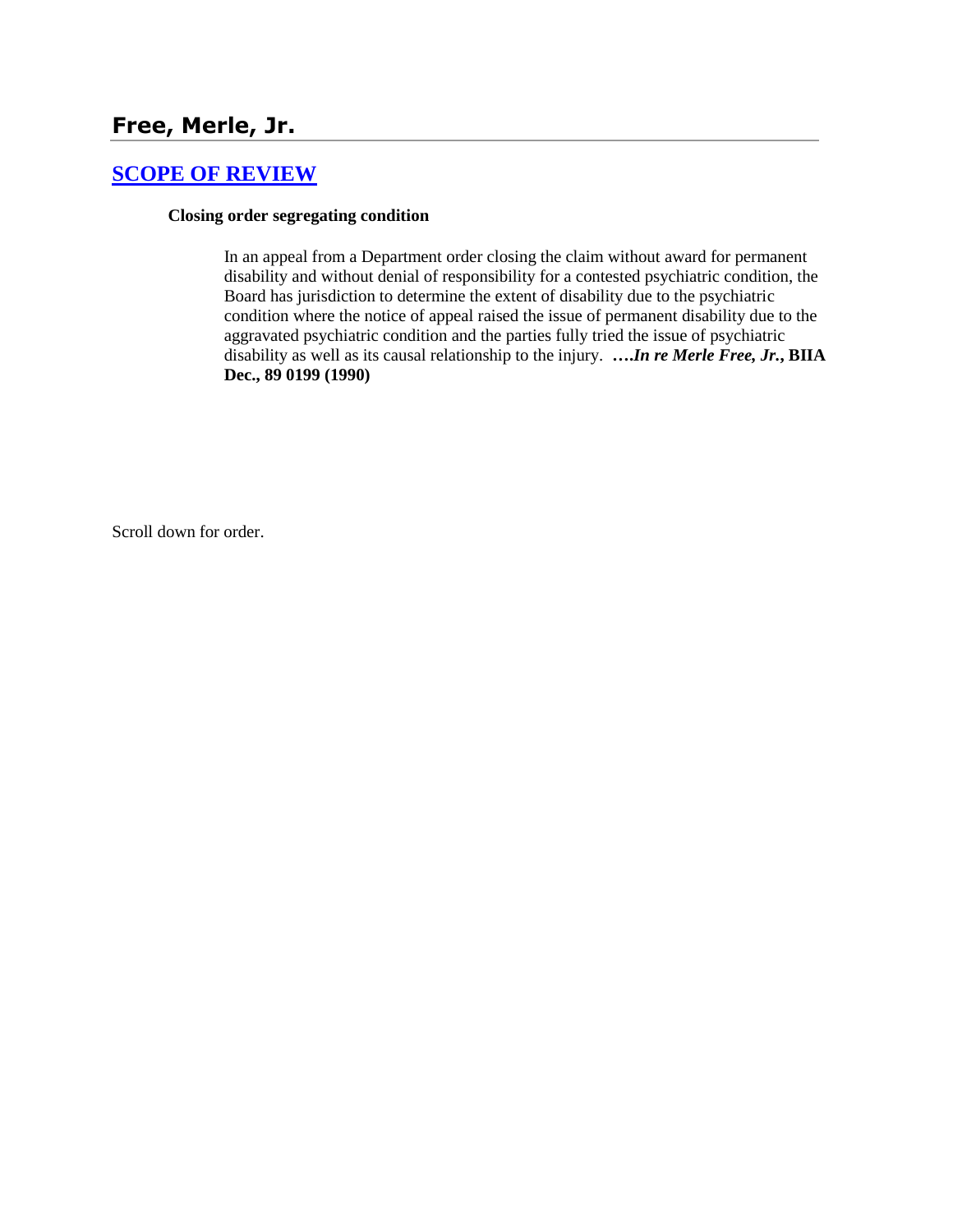## **BEFORE THE BOARD OF INDUSTRIAL INSURANCE APPEALS STATE OF WASHINGTON**

**)**

**IN RE: MERLE E. FREE, JR. ) DOCKET NO. 89 0199**

**CLAIM NO. J-440541 ) DECISION AND ORDER**

APPEARANCES:

Claimant, Merle E. Free, Jr., by Theadore E. Ripley

Employer, Pacific Logging, Inc., None

Department of Labor and Industries, by The Attorney General, per Loretta J. Lopez and Lisa A. Vincler, Assistants, and Laurel Anderson, Paralegal

This is an appeal filed by the claimant on January 18, 1989 from an order of the Department of Labor and Industries dated December 13, 1988 which closed the claim with time loss compensation as paid, no permanent partial disability award, and demanded reimbursement in the amount of \$2,250.00 for a permanent partial disability award paid by order of April 23, 1986 for back impairment. **REVERSED AND REMANDED**.

## **DECISION**

Pursuant to RCW 51.52.104 and RCW 51.52.106, this matter is before the Board for review and decision on a timely Petition for Review filed by the claimant to a Proposed Decision and Order issued on December 6, 1989 in which the order of the Department dated December 13, 1988 was reversed, and the claim remanded to the Department with direction to allow Merle Free's psychiatric condition and thereafter take such action as is indicated or required by law.

The claimant's Petition for Review requests only that we address the issue of permanent partial disability, if any, resulting from the exacerbated psychiatric condition suffered by Mr. Free due to the June 28, 1984 industrial injury and its sequelae.

The Board has reviewed the evidentiary rulings in the record of proceedings and finds that no prejudicial error was committed and said rulings are hereby affirmed. Exhibit No. 1 to the deposition of Dr. Robert Fink is hereby renumbered Exhibit No. 5 to the record before the Board.

The evidence presented by the parties is adequately set forth in the Proposed Decision and Order, with the exception that, unlike our Industrial Appeals Judge, we believe the issue of permanent psychiatric impairment is also before us. Our judge found a causal relationship between the industrial

1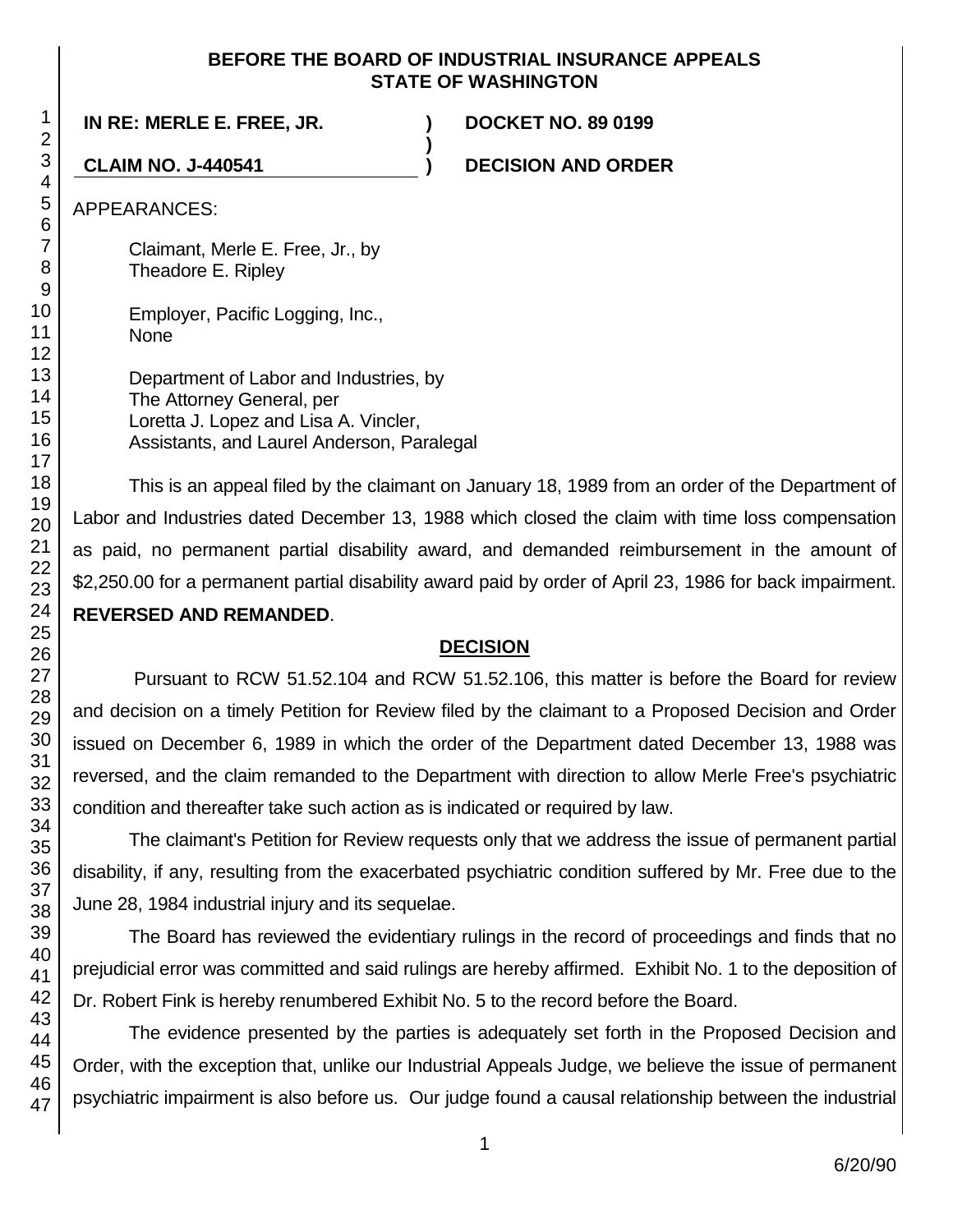injury and its sequelae and the worsening of Mr. Free's preexisting psychiatric condition. She then determined that the Department should have the opportunity to pass on the issue of permanent psychiatric impairment resulting from such worsening of the preexisting psychiatric condition.

In fact, the Department had passed on the psychiatric causal relationship issue, and by clear implication had passed upon the psychiatric permanent impairment issue as well. It paid for psychiatric treatment at one point, it issued an order on April 23, 1986 which denied responsibility for the psychiatric component, and after a lengthy period of reconsideration, it closed the claim on December 13, 1988 without any permanent disability award, and without any denial of responsibility for the psychiatric component.

The scope of the Board's jurisdiction is limited by the Department order on appeal, the notice of appeal, and the issues raised thereby. Lenk v. Dep't of Labor & Indus., 3 Wn.App. 977, 478 P.2d 761 (1970); Brakus v. Dep't of Labor & Indus., 48 Wn.2d 218, 292 P.2d 865 (1956). The notice of appeal in the instant case clearly raised the issue of permanent partial disability due to the aggravated psychiatric condition. The Department's defense, on the other hand, was that the injury-caused psychiatric aggravation was only a temporary one.

The parties fully tried the issue of psychiatric permanent partial disability as well as the issue of causal relationship between the industrial injury and the psychiatric condition before the Board. The Department has, therefore, fully exercised its original jurisdiction on the permanent impairment issue and fully litigated the question before us. The Board therefore does have jurisdiction over this issue. See, In re Anton Worklan, BIIA Dec., 26,538 (1967); Noll v. Dep't of Labor & Indus., 179 Wash. 213 (1934).

Having determined that the issue of permanent impairment due to the psychiatric condition is properly before us, we have reviewed the evidence to determine whether Mr. Free has proved entitlement to a permanent partial disability award.

Prior to the June 1984 industrial injury, Mr. Free took lithium in conjunction with psychiatric treatment beginning in 1978 and for about three years thereafter. However, he was essentially free of symptoms of depression between January 1982 and June 1984. His wife testified his depression is worse since the industrial injury of June 1984. Mr. Free's employer since 1987 testified that Mr. Free is allowed to periodically miss work should he experience physical or emotional problems. Dr. David McConnell, a psychiatrist, treated Mr. Free from April 1985 to the date of the hearings. He diagnosed cyclothymic disorder, dyslexia, and intermittent explosive disorder. He stated that any treatment which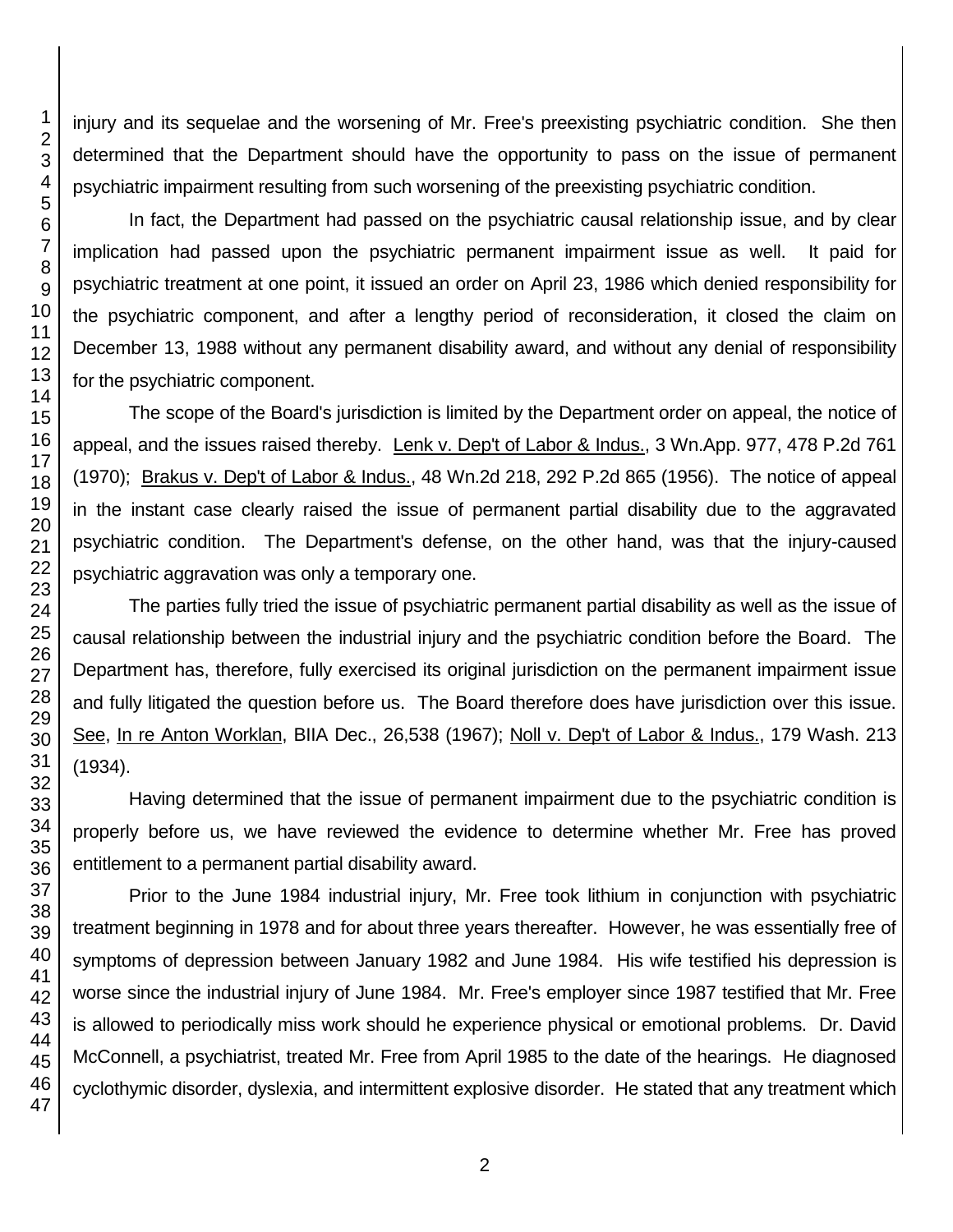the claimant receives at this point is palliative. It was his opinion that the psychiatric condition which preexisted the industrial injury was exacerbated by it. Since the exacerbation was in the form of depression, the conclusion must be drawn that only the cyclothymic disorder was affected. According to Dr. McConnell, while Mr. Free had a mental condition prior to the June 1984 industrial injury, he then had no permanent impairment attributable to that condition. As of the 1988 closing date, Dr. McConnell rated Mr. Free's permanent mental health impairment as best described by Category 2 of WAC 296-20-340.

Dr. Robert Fink, a psychiatrist, examined Mr. Free at the Department's request on one occasion, December 23, 1985, three years prior to the closing date. He generally agreed with Dr. McConnell's diagnosis. He also agreed that Mr. Free's preexisting cyclothymic disorder had been exacerbated by the industrial injury. However, he concluded this was only a temporary exacerbation. He stated that the portion of the psychiatric condition attributable to the industrial injury became fixed and stable sometime prior to his examination. He saw no permanent worsening and felt the Category 2 rating was inappropriate. He did, however, state that the claimant's underlying psychiatric condition still needed palliative treatment.

With conflicting expert opinions, the trier of fact must decide which opinion, if either, to prefer. The Industrial Appeals Judge correctly points out that Dr. McConnell's opinion concerning Mr. Free's mental impairment is to be preferred over Dr. Fink's. As the treating physician, he was in a far better position to observe Mr. Free than was Dr. Fink, who examined on only one occasion, three years prior to claim closure. Special consideration should be given the opinions of an attending physician unless specific reasons for not accepting the attending physician's opinion are articulated. Hamilton v. Dep't of Labor & Indus., 111 Wn.2d 569, 761 P.2d 618 (1988). There are no reasons not to prefer Dr. McConnell's conclusions. Mr. Free has sustained his burden of proof.

After consideration of the Proposed Decision and Order and the Petition for Review filed thereto, and a careful review of the entire record before us, we are persuaded that the Proposed Decision and Order is supported by the preponderance of the evidence and is correct as a matter of law, with the addition of our further determination concerning a permanent partial disability award for psychiatric impairment.

The Board makes the following: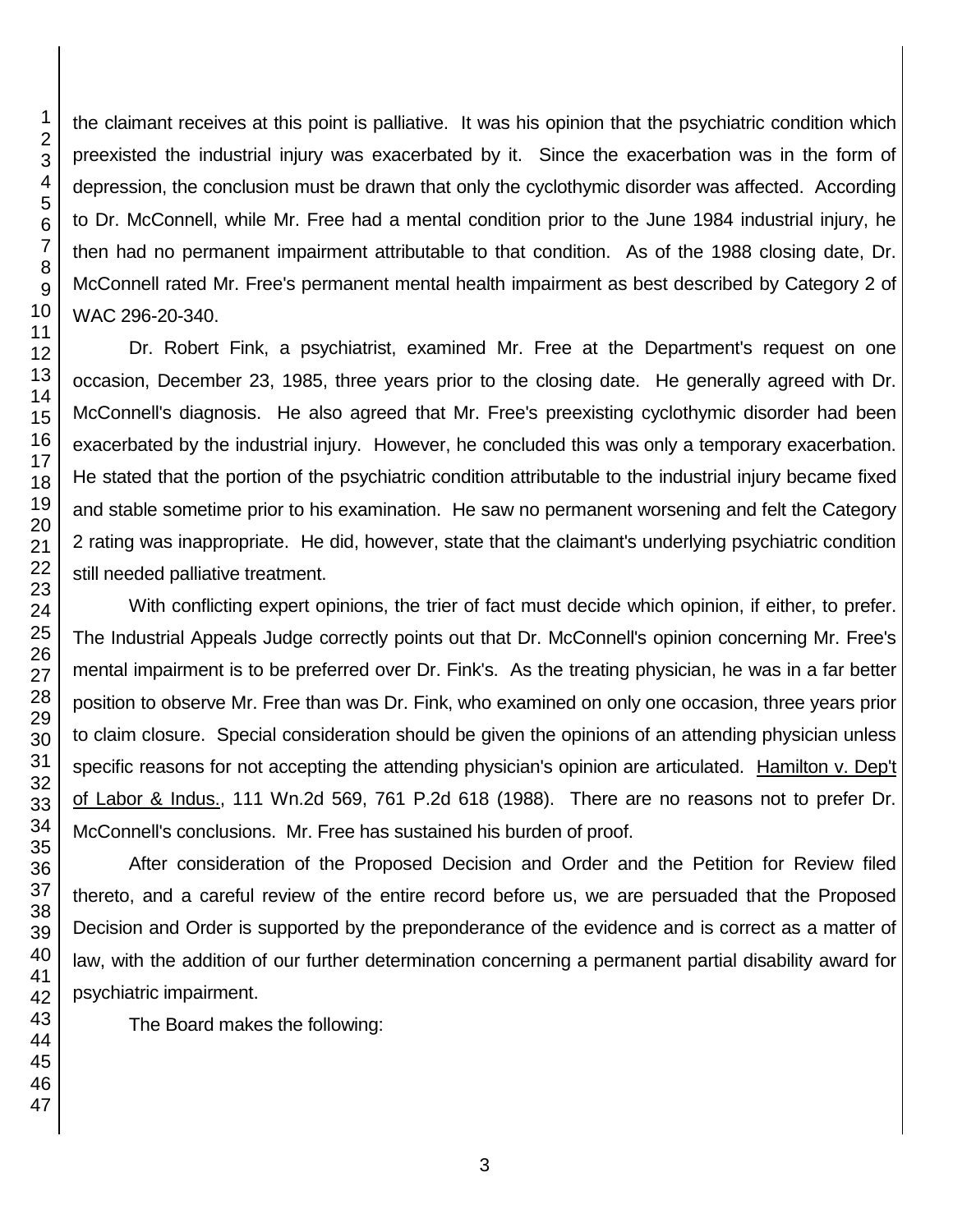## **FINDINGS OF FACT**

1. On July 5, 1984 the Department of Labor and Industries received a report of accident from the claimant, Merle E. Free, Jr., alleging that he sustained an industrial injury on June 28, 1984 while he was working for Pacific Logging, Inc. On November 13, 1984 the Department issued an order allowing and closing the claim. On November 26, 1984 the claimant filed a protest with the Department. On January 18, 1985 the Department issued an order setting aside its order dated November 13, 1984 and holding the claim open.

On April 23, 1986 the Department issued an order closing the claim with a permanent partial disability award equal to 5% as compared to total bodily impairment, paid at 75% of its monetary value, and denying responsibility for depression, generalized anxiety disorder and cyclothymic disorder. On June 3, 1986 the claimant filed a protest with the Department. On December 8, 1987, the Department issued an order holding the order of April 23, 1986 in abeyance.

On December 13, 1988 the Department issued an order closing the claim with time loss compensation as paid, no permanent partial disability award, and demanding reimbursement in the amount of \$2,250.00 for the permanent partial disability award which had been paid on April 23, 1986. On January 18, 1989 the claimant filed a notice of appeal with the Board of Industrial Insurance Appeals. On February 3, 1989 the Board issued an order granting the appeal, assigning Docket No. 89 0199 to the appeal and directing that hearings be held on the issues raised by the appeal.

- 2. On June 28, 1984 Merle Free experienced lower back pain after carrying logging equipment weighing from 15 to 90 pounds. He subsequently received both orthopedic and psychiatric medical treatment.
- 3. On December 13, 1988 Merle Free suffered conditions diagnosed as (1) cyclothymic disorder (2) dyslexia (3) intermittent explosive disorder and (4) a degenerative intervertebral disc at L5- S1. The cyclothymic disorder preexisted the industrial injury of June 28, 1984 and was permanently worsened by that industrial injury. Damage to the L5-S1 disc was caused by the industrial injury of June 28, 1984. Mr. Free's dyslexia and intermittent explosive disorder were neither caused nor aggravated by the industrial injury. Claimant's organic and psychiatric conditions causally related to the industrial injury are fixed, as they would not be improved by medical treatment. As of December 13, 1988, the permanent impairment attributable to Mr. Free's psychiatric condition due to the industrial injury was best described by Category 2 of WAC 296-20-340, which, pursuant to WAC 296- 20-680(6) is equal to 10% as compared to total bodily impairment; Mr. Free's permanent lumbosacral impairment due to the industrial injury was equal to Category 2 of WAC 296-20-280, which, pursuant to WAC 296-20-680(3) is equal to 5% as compared to total bodily impairment.